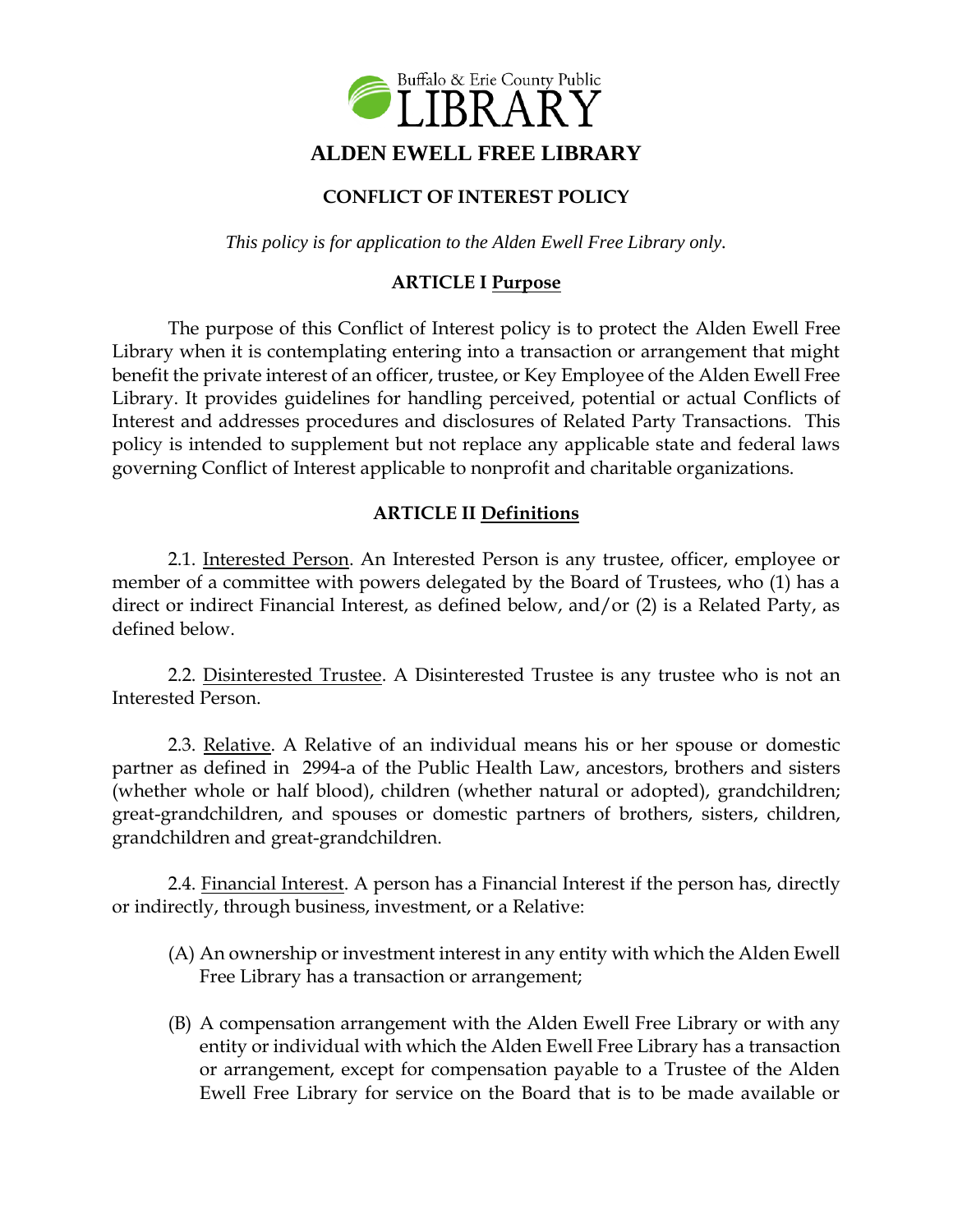provided to all Trustees of the Alden Ewell Free Library on the same or substantially similar terms; or

(C) A potential ownership or investment interest in, or compensation arrangement with, any entity or individual with which the Alden Ewell Free Library is negotiating a transaction or arrangement.

Compensation includes direct and indirect remuneration as well as gifts or favors that are not insubstantial.

2.5. Substantial Financial Interest. A Financial Interest in a Related Party Transaction is a "Substantial Financial Interest" if, in the discretion of the Board after giving due consideration to the material facts and circumstances of the Financial Interest as presented, the Board determines that such Financial Interest is substantial.

2.6. Related Party. A Related Party includes:

- (A) any trustee, officer or Key Personof the Alden Ewell Free Library or any Affiliate of the Alden Ewell Free Library or any other person who exercises the powers of trustees, officers or Key Employees over the affairs of the Alden Ewell Free Library or any Affiliate of the Alden Ewell Free Library;
- (B) any Relative of an individual described in clause (A) of this ; or
- (C) any entity in which any individual described in clauses (A) and (B) of this has a thirty-five percent or greater ownership or beneficial interest or, in the case of a partnership or professional corporation, a direct or indirect ownership interest in excess of five percent.

2.7. Key Person. A Key Personmeans any person, other than a director or officer, whether or not an employee of the Alden Ewell Free Library, who:

- (A) has responsibilities, or exercises powers or influence over the Alden Ewell Free Library as a whole similar to the responsibilities, powers, or influence of directors and officers;
- (B) manages the Alden Ewell Free Library, or a segment of the Library that represents a substation portion of its activities, assests, income, or expenses; or
- (C) alone or with others controls or determines a substantial portion of the Alden Ewell Free Library's capital expenditures or operating budget.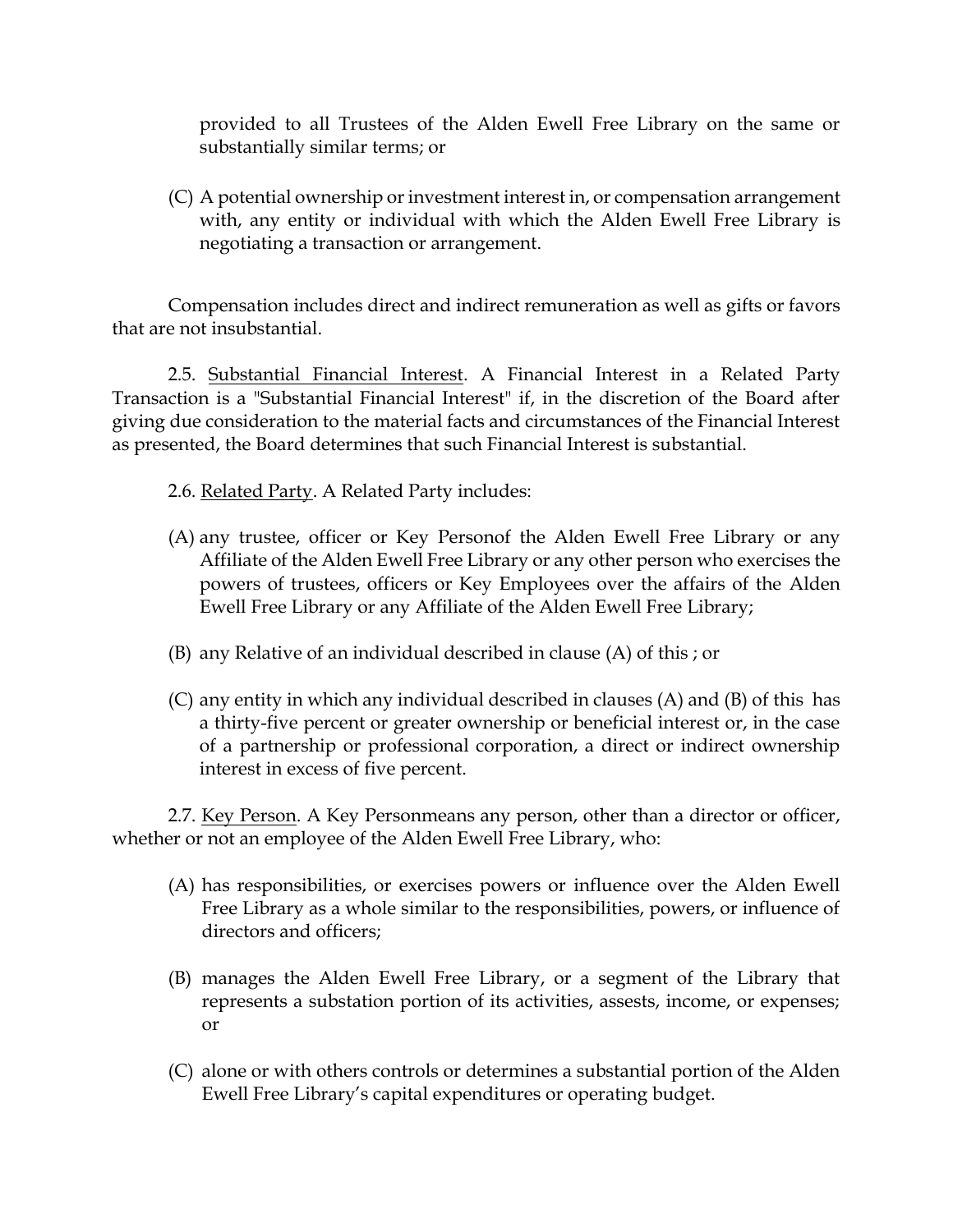2.8. Affiliate of the Alden Ewell Free Library. An Affiliate of the Alden Ewell Free Library means any entity controlled by or in control of the Alden Ewell Free Library.

2.9. Related Party Transaction. A Related Party Transaction means any transaction, agreement or any other arrangement in which a Related Party has a Financial Interest and in which the Alden Ewell Free Library or any Affiliate of Alden Ewell Free Library is a participant, except that a transaction shall not be a Related Party Transaction if:

- (A) the transaction or the Related Party's Financial Interest in the transaction is de minimis;
- (B) the transaction would not customarily be reviewed by the board or boards of similar organizations in the ordinary course of business and is available to others on the same or similar terms; or
- (C) the transaction constitutes a benefit proved to a Related Party solely as a member of a class of beneficiaries that the Alden Ewell Free Library intends to benefit as part of the accomplishment of its mission, which benefit is available to all similarly situated members of the same class on the same terms.

2.10. Conflict of Interest. A Conflict of Interest exists if an outside interest or activity influences or appears to influence the ability of an individual to exercise objectivity or impair the individual's ability to perform his or her responsibility in the best interests of the Alden Ewell Free Library.

### **ARTICLE III Disclosure**

3.1. Initial Disclosure. Prior to the initial election of any trustee, officer, or member of a committee with powers delegated by the Board or hiring of any Key Person, the prospective trustee, officer, committee member, or Key Person shall complete, sign and submit to the Chair of the Governance Committee a written Disclosure Statement, attached as Appendix A, identifying, to the best of his or her knowledge, the following information:

- (A) any entity of which such prospective trustee, officer, committee member, or Key Person is an officer, trustee, member, owner (either as a sole proprietor or a partner), or employee and with which the Alden Ewell Free Library has a relationship; and
- (B) any transaction in which the Alden Ewell Free Library is a participant and in which the prospective trustee, officer, committee member, or Key Person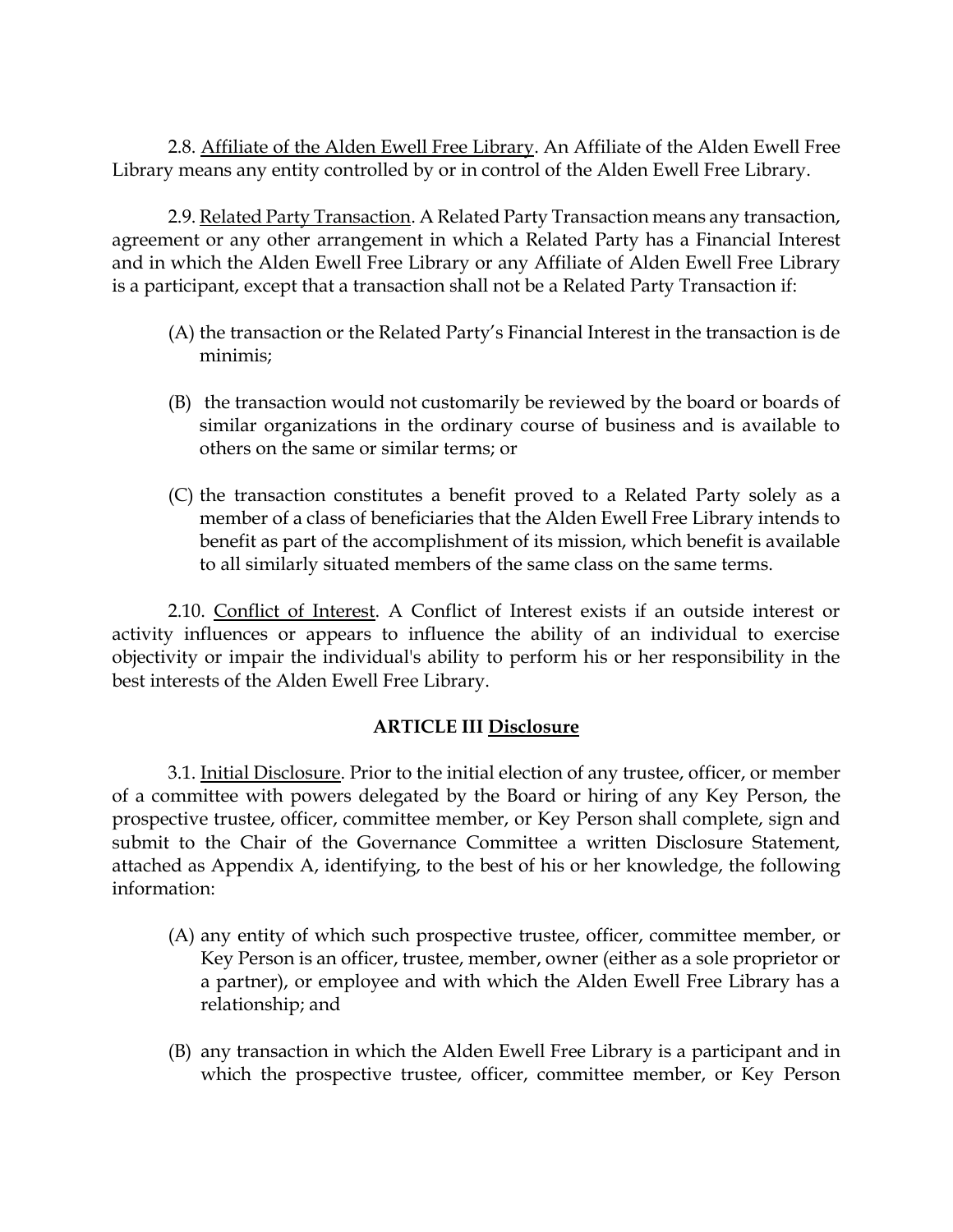might have a Financial Interest that may give rise to a Conflict of Interest or Related Party Transaction.

3.2 Annual Disclosure. Each trustee officer, member of a committee with powers delegated by the Board of Trustees, and Key Person shall annually submit to the Chair of the Governance Committee the written Disclosure Statement, attached as Appendix A, in which such person:

- (A) identifies, to the best of his or her knowledge, the information specified in Paragraphs (A) and (B) of 3.1 of this Article;
- (B) affirms that he or she has received a copy of the Conflict of Interest policy, read and understands the policy, agrees to comply with the policy, and understands the Alden Ewell Free Library is charitable and in order to maintain its federal tax exemption it must engage primarily in activities which accomplish one or more of its tax exempt purposes.

3.3 Continuing Duty to Disclose. In connection with any actual or possible Conflict of Interest or Related Party Transaction which may arise in the ordinary course of the year and within Board or committee meetings, an Interested Person must disclose the existence of the Financial Interest and be given the opportunity to disclose all material facts to the Board of Trustees or the Governance Committee. Such disclosure may be made in a written statement or orally at a meeting of the Board, provided that such oral disclosure must be documented in the minutes of the meeting at which such disclosure is made and given to the Governance Committee for review in accordance with Article IV, Section 4.2.

## **ARTICLE IV General Procedures**

- 4.1. General Prohibitions.
- (A) An Interested Person is precluded from being present at or participating in any Board or committee deliberation or vote related to the transaction or arrangement giving rise to a Conflict of Interest or Related Party Transaction. Notwithstanding the foregoing, the Board of Trustees or the Governance Committee, may request that an Interested Person present information to the Board or Governance Committee prior to the commencement of deliberations or voting relating thereto.
- (B) An Interested Person shall not directly or indirectly attempt to influence improperly the deliberation or voting on the transaction or arrangement giving rise to the conflict.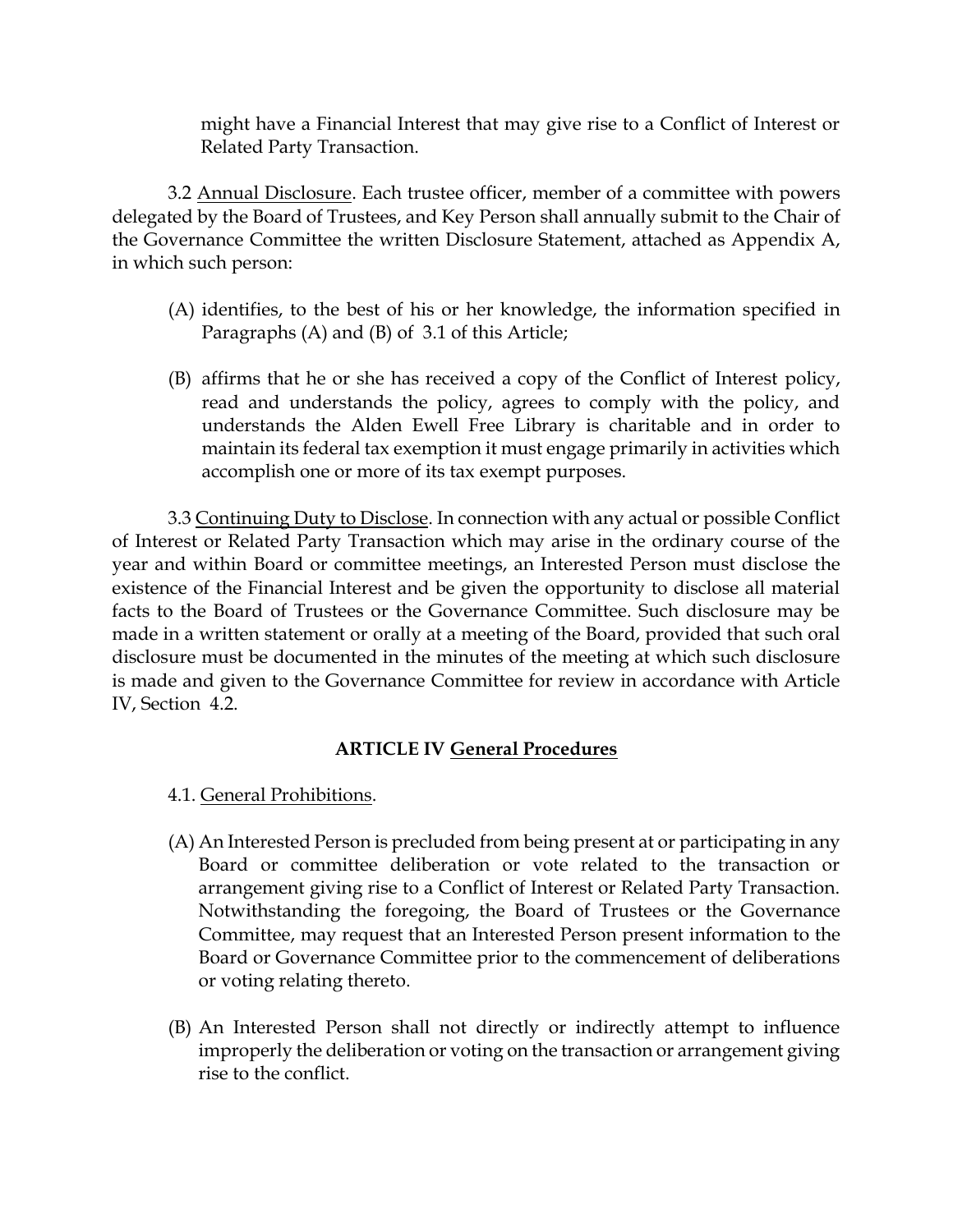4.2. Determining Whether a Conflict of Interest or Related Party Transaction Exists.

- (A) After the Interested Person's disclosure of the existence of and all material facts relating to his or her Financial Interest as required under Article III, and after any discussion among the remaining members of the Board of Trustees or the Governance Committee and the Interested Person regarding the facts and circumstances of the Financial Interest, the Governance Committee shall discuss and make a recommendation to the Board as to each of the determinations required by Paragraphs (C) and (D) of this Section 4.2. Alternatively, if the existence of the Financial Interest initially arises at a meeting of the Board of Trustees, then the Board of Trustees can directly make the determinations required without seeking recommendations from the Governance Committee, provided the Interested Person leaves the meeting while the remaining members of the Board of Trustees discusses the information disclosed.
- (B) Upon due discussion and consideration of the Governance Committee recommendations, the Board shall make each of the determinations required by Paragraphs (C) and (D) of this Section 4.2.
- (C) Upon discussion, the remaining Board members shall decide and document in the meeting minutes if the transaction or arrangement constitutes a Related Party Transaction as defined in Article II, Section 2.9. If so, then the Board of Trustees must also determine and document in the meeting minutes whether the Related Party has a Substantial Financial Interest, as defined in Article II, Section 2.5, in the proposed Related Party Transaction. Regardless of whether or not the Financial Interest is a Substantial Financial Interest, a Related Party Transaction is subject to the procedures set forth in Article V.
- (D) If the transaction or arrangement does not constitute a Related Party Transaction as defined in Article II, Section 2.9, then the remaining Board members in their discretion shall decide if a Conflict of Interest, as defined in Article II, Section 2.10, exists nonetheless, after giving due consideration to the material facts and circumstances presented. If the Board determines that the transaction or arrangement involves a Conflict of Interest, then such transaction or arrangement is subject to the procedures set forth in Article V.

# **ARTICLE V Procedures for Addressing Conflicts of Interest & Related Party Transactions.**

5.1. Consideration of Alternatives.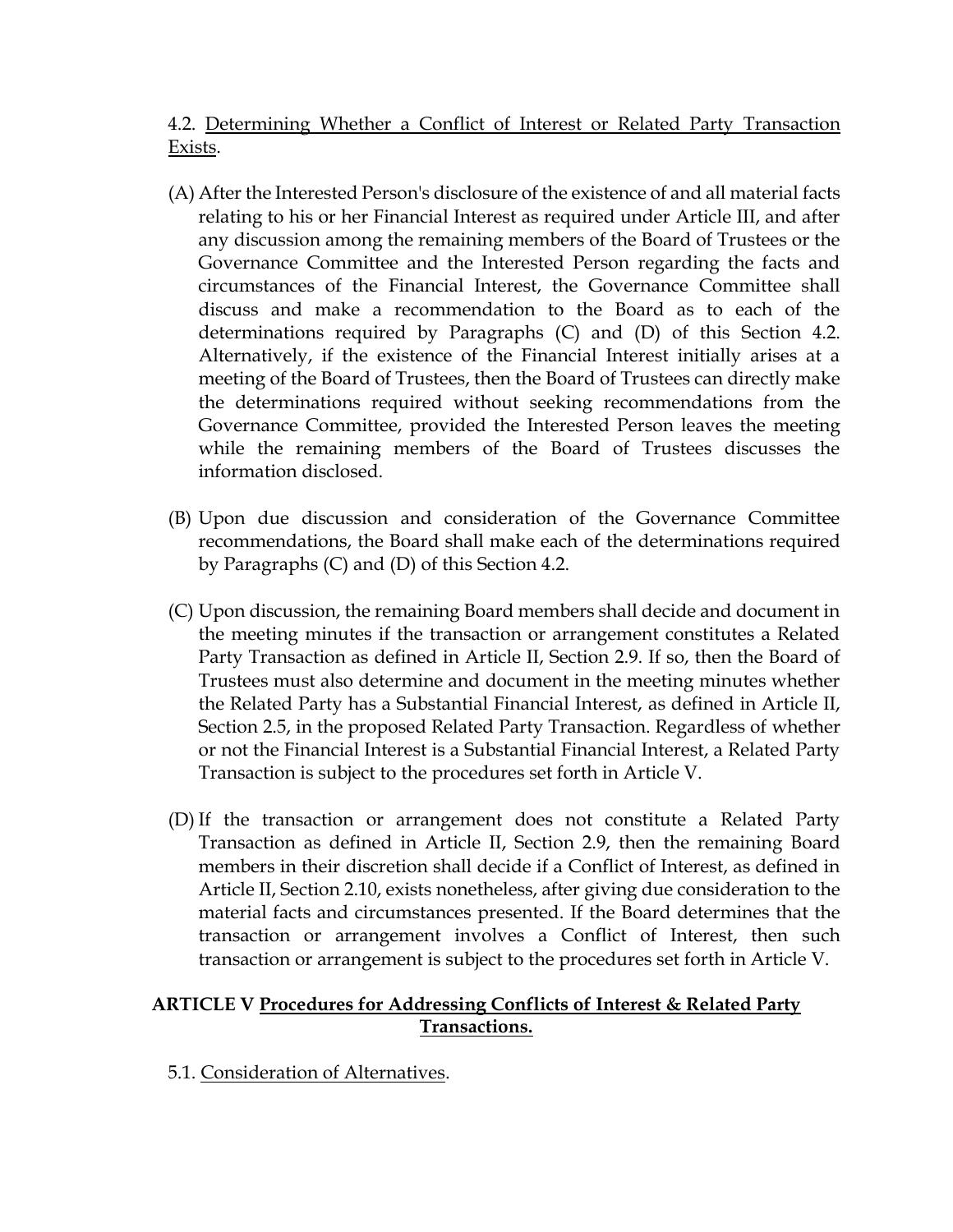- (A) If the transaction or arrangement is a Related Party Transaction in which the Related Party has a Substantial Financial Interest, then consideration of alternatives in accordance with this section is mandatory. For Conflicts of Interest, consideration of alternatives is within the discretion of the Board of Trustees. After disclosure and discussions with the Interested Person, the Board of Trustees may appoint a Disinterested Trustee or committee of Disinterested Trustees to investigate alternatives to the proposed transaction or arrangement. Alternatives must be presented to the Board of Trustees and must be documented in the minutes of the meeting at which the determination is made.
- (B) If alternatives are investigated and presented to the Board, then after exercising due diligence and giving due consideration for any such alternative transactions presented, the Board of Trustees shall determine whether the Alden Ewell Free Library can obtain with reasonable efforts a more advantageous transaction or arrangement from a person or entity that would not give rise to a Conflict of Interest or Related Party Transaction.

#### 5.2. Board Decision.

- (A) If alternatives are considered, whether mandatory or discretionary, and if the Board of Trustees determines that a more advantageous transaction or arrangement is not reasonably possible under circumstances not producing a Conflict of Interest or Related Party Transaction, the Board of Trustees shall determine by a majority vote of the Board whether the transaction or arrangement is in the Alden Ewell Free Library's best interest, for the Alden Ewell Free Library's own benefit, and whether it is fair and reasonable.
- (B) In conformity with the above determination, in accordance with the Alden Ewell Free Library's bylaws, the Board of Trustees shall make its decision as to whether to enter into the transaction or arrangement.
- (C) If the transaction or arrangement involves a Related Party Transaction in which the Related Party has a Substantial Financial Interest, then a majority of the Board members present at the meeting is required to approve such transaction.

5.3. Documentation Required. In connection with all actual or possible Conflicts of Interest and Related Party Transactions, the Board of Trustees shall document in the minutes of the meeting at which such determinations are made the following:

(A) The names of the persons who disclosed or otherwise were found to have a Financial Interest in connection with an actual or possible Conflict of Interest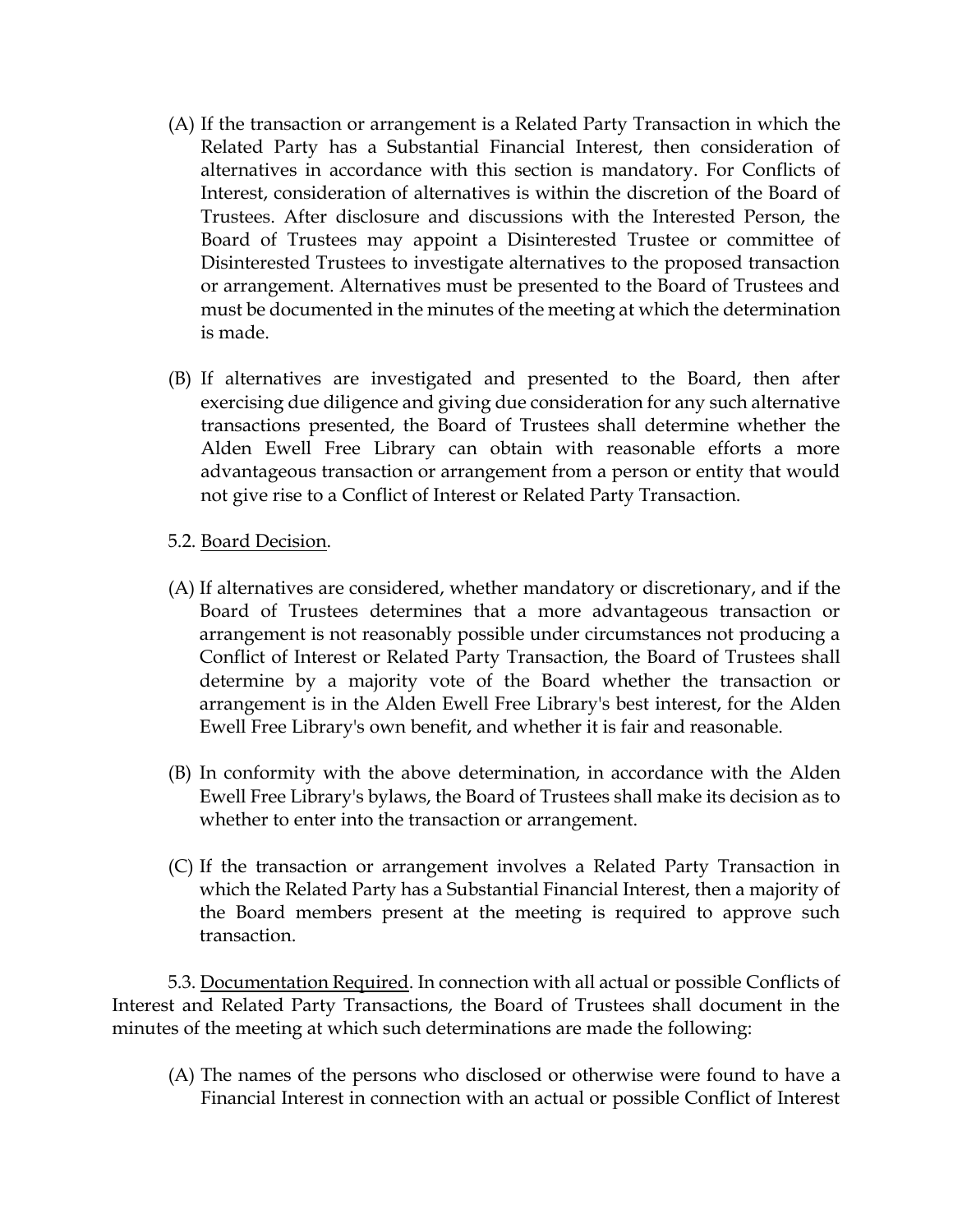or Related Party Transaction, the nature of the Financial Interest, any action taken to determine whether a Conflict of Interest or Related Party Transaction was present, and the Board's decision as to whether a Conflict of Interest, Related Party Transaction or Substantial Financial Interest in a Related Party Transaction in fact existed.

- (B) The names of the persons who were present for discussions and votes relating to the transaction or arrangement, the content of the discussions at the meeting regarding the proposed transaction or arrangement, including the alternatives to the proposed transaction or arrangement considered, if any.
- (C) The determination as to whether the transaction or arrangement is fair, reasonable and in the Alden Ewell Free Library's best interest.
- (D) The determination as to whether to enter into the transaction or arrangement which gives rise to the Conflict of Interest or Related Party Transaction. If the Board of Trustees approves a Related Party Transaction in which the Related Party has a Substantial Financial Interest, then the minutes must also including the basis for such approval.
- (E) A record of any votes taken in connection with the proceedings.

## **ARTICLE VI Oversight & Reviews**

6.1. Oversight Responsibility. The designated Governance Committee of the Board, as defined in the Alden Ewell Free Library's bylaws, shall oversee the adoption of, implementation of, and compliance with this Conflict of Interest policy in accordance with the procedures contained herein and within the process and authority granted under the Bylaws.

- 6.2. Violation of the Conflict of Interest Policy.
- (A) If the Governance Committee has reasonable cause to believe a trustee, officer or Key Person has failed to disclose an actual or possible Conflict of Interest or Related Party Transaction, it shall inform such person of the basis for such belief and afford such person an opportunity to explain the alleged failure to disclose.
- (B) If, after hearing the response of the trustee, officer or Key Person and after making further investigation as warranted by the circumstances, the Governance Committee determines that the trustee, officer or Key Person has failed to disclose an actual or possible Conflict of Interest or Related Party Transaction, it shall recommend to the Board appropriate disciplinary and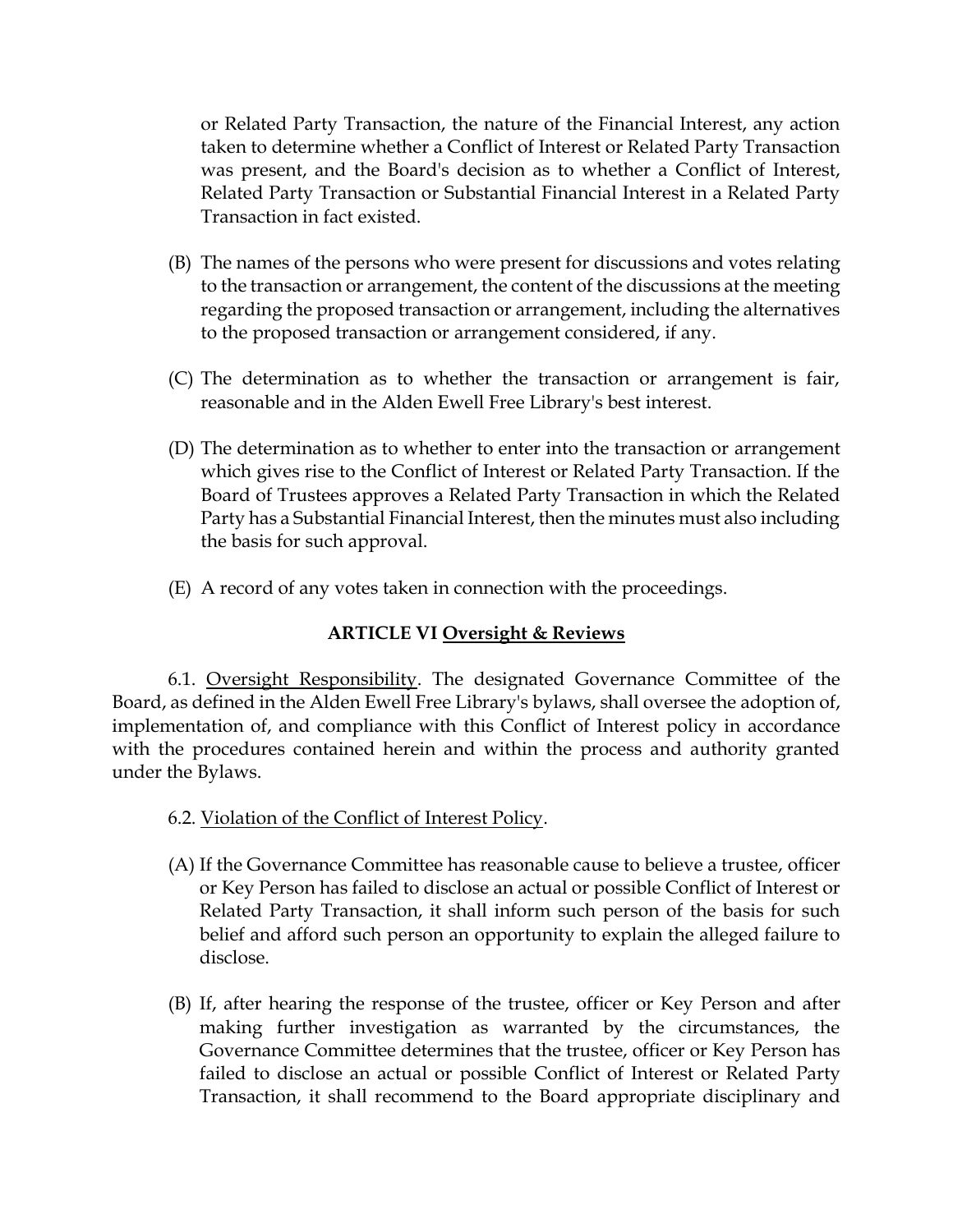corrective action, up to and including dismissal or termination, and referral to the New York State Board of Regents for possible removal of a trustee, pursuant to New York State Education Law 226.

6.3. Periodic Reviews. To ensure the Alden Ewell Free Library operates in a manner consistent with its charitable purposes and does not engage in activities that could jeopardize its tax-exempt status, the Board shall conduct periodic reviews. The periodic reviews shall, at a minimum, include the following subjects:

- (A) Whether compensation arrangements and benefits are reasonable, based on competent survey information, and the result of arm's length bargaining.
- (B) Whether partnerships, joint ventures, and arrangements with management organizations conform to the Alden Ewell Free Library's written policies, are properly recorded, reflect reasonable investment or payments for goods and services, further charitable purposes and do not result in impermissible or excessive benefit.

6.4. Use of Outside Experts. When conducting the periodic reviews as provided for in Article VI, Section 6.3, the Alden Ewell Free Library may, but need not, use outside advisors. If outside experts are used, their use shall not relieve the Board of Trustees of its responsibility for ensuring periodic reviews are conducted.

*Adopted by Alden Ewell Free Library Board of Trustees on June 30, 2014.*

*Amended October 5, 2021*.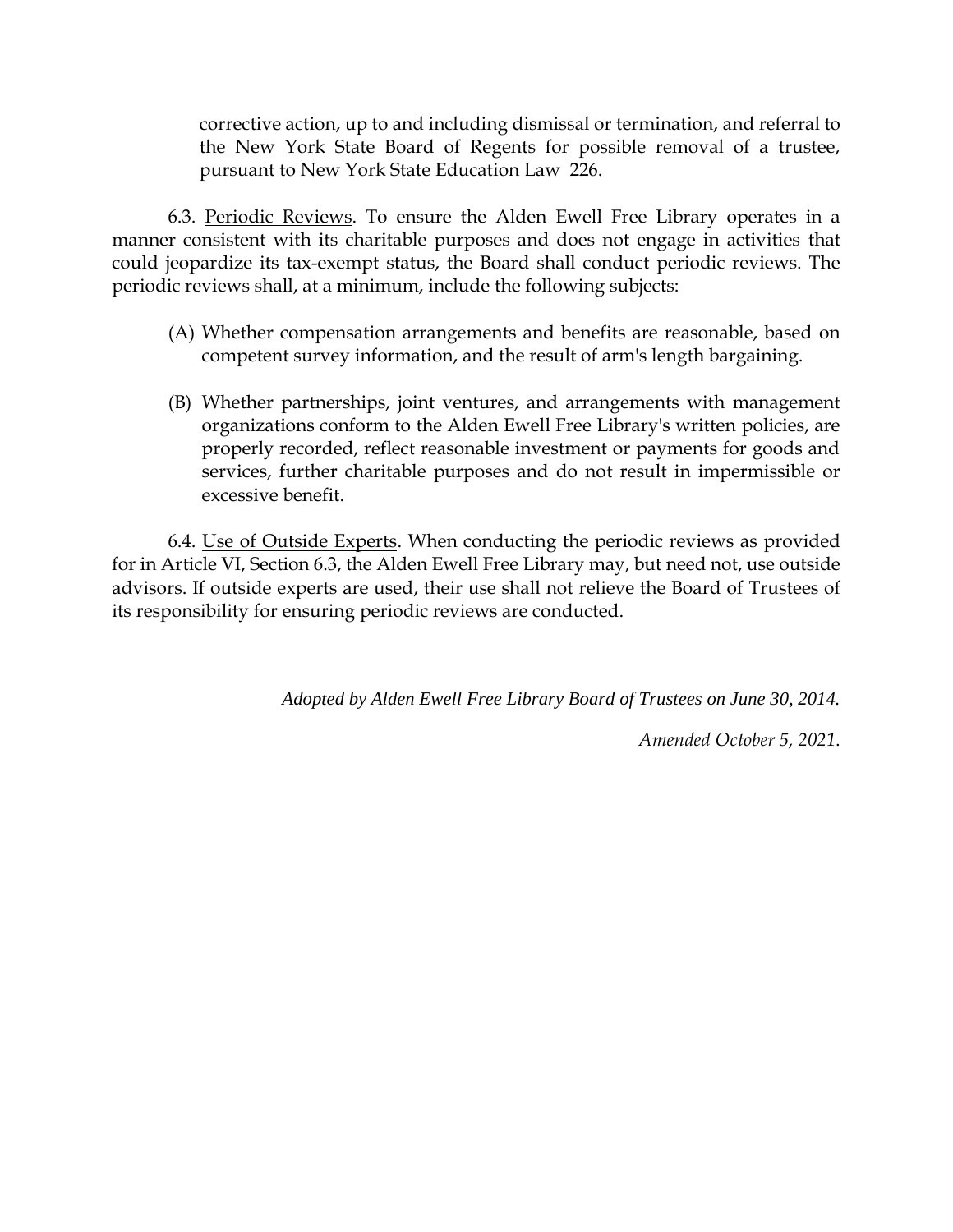## Appendix A

# **DISCLOSURE STATEMENT OF**

# **THE ALDEN EWELL FREE LIBRARY**

The undersigned, being a trustee, officer, or Key Person of the Alden Ewell Free Library, hereby acknowledges and confirms the following:

(1) I have received, read and understand the Alden Ewell Free Library's Conflict of Interest Policy in effect as of the date written below, and I agree to comply with the Conflict of Interest Policy.

(2) I understand that the Buffalo & Erie County Public Library is charitable and in order to maintain its federal tax exemption it must engage primarily in activities which accomplish one or more of its tax-exempt purposes.

\_\_\_\_\_\_\_\_\_\_\_\_\_\_\_\_\_\_\_\_\_\_\_\_\_\_\_\_\_\_\_\_\_\_\_\_\_\_\_\_\_\_\_\_\_\_\_\_\_\_\_\_\_\_\_\_\_\_\_\_\_\_\_\_\_\_\_\_\_\_\_\_\_\_\_\_\_ \_\_\_\_\_\_\_\_\_\_\_\_\_\_\_\_\_\_\_\_\_\_\_\_\_\_\_\_\_\_\_\_\_\_\_\_\_\_\_\_\_\_\_\_\_\_\_\_\_\_\_\_\_\_\_\_\_\_\_\_\_\_\_\_\_\_\_\_\_\_\_\_\_\_\_\_\_ \_\_\_\_\_\_\_\_\_\_\_\_\_\_\_\_\_\_\_\_\_\_\_\_\_\_\_\_\_\_\_\_\_\_\_\_\_\_\_\_\_\_\_\_\_\_\_\_\_\_\_\_\_\_\_\_\_\_\_\_\_\_\_\_\_\_\_\_\_\_\_\_\_\_\_\_\_ \_\_\_\_\_\_\_\_\_\_\_\_\_\_\_\_\_\_\_\_\_\_\_\_\_\_\_\_\_\_\_\_\_\_\_\_\_\_\_\_\_\_\_\_\_\_\_\_\_\_\_\_\_\_\_\_\_\_\_\_\_\_\_\_\_\_\_\_\_\_\_\_\_\_\_\_\_

*(3)* **Personal Interests & Relationships.** I am an officer, director, trustee, member, owner (either as a sole proprietor or a partner), or an employee of the following entities with which the Alden Ewell Free Library has a relationship: *[If none, please write "None." If such interests exist, please specify the capacity in which you hold such an interest (for example, employee, director, or owner). If an owner, please specify your percentage ownership).]*

*(4)* **Interests & Relationships of Relatives**. A Relative (spouse or domestic partner, ancestors, brothers and sisters (whether whole or half blood), children (whether natural or adopted), grandchildren; great-grandchildren, and spouses or domestic partners of brothers, sisters, children, grandchildren and great-grandchildren) of mine is an officer, director, trustee, member, owner (either as a sole proprietor or a partner), or an employee of the following entities with which the Alden Ewell Free Library has a relationship: *[If none, please write "None." If such interests exist, please specify the Relative (for example, sibling or spouse) and the Relative's position (for example, employee, director, or owner). If an owner, please specify the percentage ownership).]*

\_\_\_\_\_\_\_\_\_\_\_\_\_\_\_\_\_\_\_\_\_\_\_\_\_\_\_\_\_\_\_\_\_\_\_\_\_\_\_\_\_\_\_\_\_\_\_\_\_\_\_\_\_\_\_\_\_\_\_\_\_\_\_\_\_\_\_\_\_\_\_\_\_\_\_\_\_ \_\_\_\_\_\_\_\_\_\_\_\_\_\_\_\_\_\_\_\_\_\_\_\_\_\_\_\_\_\_\_\_\_\_\_\_\_\_\_\_\_\_\_\_\_\_\_\_\_\_\_\_\_\_\_\_\_\_\_\_\_\_\_\_\_\_\_\_\_\_\_\_\_\_\_\_\_ \_\_\_\_\_\_\_\_\_\_\_\_\_\_\_\_\_\_\_\_\_\_\_\_\_\_\_\_\_\_\_\_\_\_\_\_\_\_\_\_\_\_\_\_\_\_\_\_\_\_\_\_\_\_\_\_\_\_\_\_\_\_\_\_\_\_\_\_\_\_\_\_\_\_\_\_\_